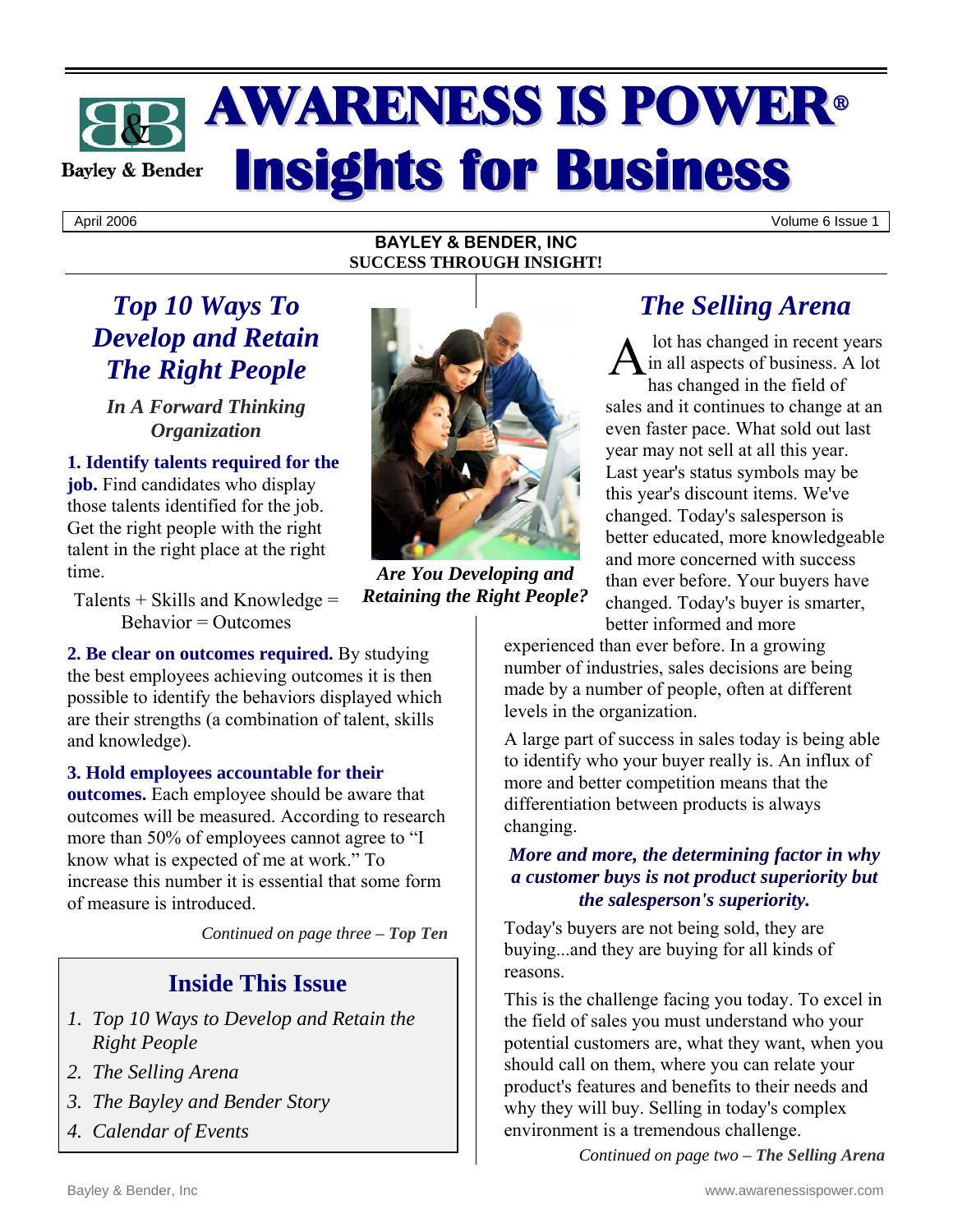#### *Continued from page one – Top Ten*

**4. Teach employees the difference between talents, skills and knowledge.** Each person has talents unique to them and the way to stand out is for them to identify their natural talents and to seek out skills and knowledge to complement those talents.

#### **5. Teach employees to identify their strongest and weakest talents.**

Encourage them to



look for clues in terms of areas where they might rapidly learn, areas of satisfaction and those occasions when they have spontaneous reactions – these are the clues to their talents.

#### **6. Introduce a common language for describing**

**talent.** Make the language precise in order to describe the differences of how one person is different from the other. For example: Margaret is strong in Empathy and Tony is strong in Enthusiasm.

#### **7. Teach employees to spend a minimum of 80% of their time building on their talents.**

Encourage them to acquire relevant skills, knowledge and experience to build on their talents. Support them to use the time effectively and use a Coach either within or outside the organization for self-development purposes.

#### **8. Teach employees that only 20% of their time should be spent managing their weaknesses.**

Encourage them to use one of their strengths to counteract a weakness. If the weakness stems from lack of knowledge or skills give the support for them to take responsibility to gain them. Again, it is also wise to consider the Coaching route.

**9. What other support can you give to your employees?** Alongside the Coaching route there is training, further education, mentoring and of course one to one conversations.

**10. And the outcome?** Employees will become more self-aware and ask themselves questions such as: Does this role play to my talents? Who on my team has talents which could complement mine?

*Continued on next column –* 

Managers will also consider what talents might be missing within the team which would make it more balanced and how to provide experiences for employees to build on talents to create strengths.

Your company will have those employees perfectly suited to their roles and challenged to be their best at work.

*And remember:* 

#### **Talents + Skills and Knowledge = Behavior = Outcomes**

Reprint permission granted by Paradigm Life Coaching, +44 1624 660230, e-mail: margaret@paradigmlifecoaching.com.

#### *Continued from page one – The Selling Arena*

To succeed in this challenge requires innovative ideas and finely developed skills. You must constantly look for ideas and techniques that need to be learned or improved.

You must continuously strive to develop skills that will succeed in today's complex environment.



The focus is on improvement and

excellence. Satisfaction with the status quo has no place in the world of sales today!

#### *Successful salespeople are good...and they know they're good!*

They are good because they are constantly striving to get better...to improve their skills, their knowledge, their income, and their success. Coincidence or change is a rare factor in success.

Are you ready to take your company to the next level? Call today for a free consultation.

> Call 301-439-8317 or E-mail: aip@awarenessispower.com

Source: Resource Associates Corporation. All rights reserved worldwide. RAC – SA (740) 824-4842

Pretend that every single person you meet has a sign around his or her neck that says, "Make me feel important." Not only will you succeed in sales, you will succeed in life.

─ Mary Kay Ash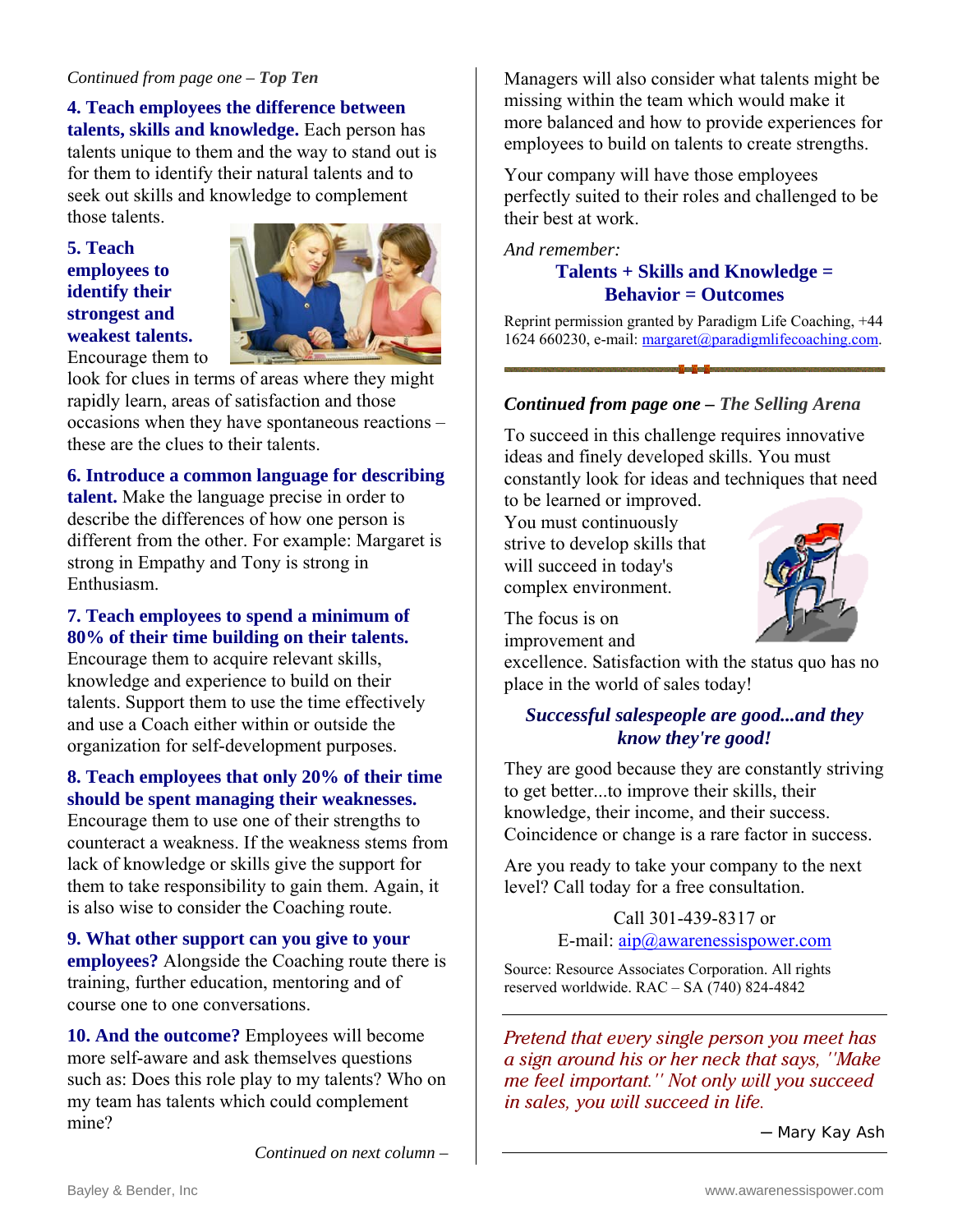### **The Bayley & Bender Story:**

 $\boldsymbol{W}$  elcome to the inaugural issue of Awareness Is Power<br>Insights for Business. 23 years ago Pat & Bob Bender Insights for Business. 23 years ago Pat & Bob Bender had a vision of starting a technology company and partnering with 3 other successful IBMers. They were going to call this

company the  $5$  Star Productions. These  $5$ people were super stars at IBM. That vision did not become a reality. However Pat & Bob Bender still had the dream of starting a company.

17 years ago Pat & Bob Bender co founded Bayley & Bender, Inc. It started out as a sales training company and developed into a people development business which  $i$ s a far cry from technology. To sum it up, they mix the soft science of human



behavior with the hard science of analysis. Pat & Bob Bender were former Sales Reps and Managers at IBM Corporation. Pat loved to sell and Bob loved to manage. Bob loved building successful teams. Bob loved the stability and Pat loved change. Pat was the risk taker and Bob was the stabilizer. So in 1989 Pat took the risk and started the business. Their plan was when the business became stable Bob would jump over. The business just would not take off. She was spinning her wheels for 6 years. She was trying too hard.

June 8, 1995, Bob had a significant emotional event. He had a 12 cm aneurism in his abdominal aorta and had emergency surgery. The chances of Bob surviving this surgery were very slim. Bob survived and Pat shut the business down for 3 months to take care of Bob and help him get back to health. During his recovery, Bob began working with Pat - co-facilitating. Pat worked the platform and Bob worked the audience. Since they have opposite behavioral styles, it worked perfectly for every participant. They could either relate to Pat or they could relate to Bob.

Every participant has touched Pat  $\&$  Bobs life. They have a way of teaching Pat & Bob what they need to learn that day and create greater awareness for them.

Was this their original plan? No! Does it work? Yes!! It works because the Awareness Is Power® Process is life changing. Call today!!

 $\overline{I}$  o all Graduates  $-$  Thank you for touching our lives!

"Take the most difficult challenge you are now facing and turn it into the greatest opportunity to grow simply by changing how you see it. Dead ends then become turning points."

─ Bob Perks



### *Hiring Challenges?*  **The Lack of Desire Impact**

**Explanation:** Candidates who lack desire tend to set the bar very low for themselves. While some of them are committed to their success, their idea of success is not very impressive. In most cases, candidates with lack of desire just don't want success badly enough at this point in time.

**Impact:** This candidate will avoid doing the things that don't seem comfortable or important and will focus on those activities and behaviors that are enjoyable and comfortable. This person will take the path of least resistance.

An individual with *lack of desire* is never recommended for hiring.

Don't miss next month's issue. **Subscribe now!** 

#### **AWARENESS IS POWER®** *Insights for Business*

2024 Powder Mill Rd Silver Spring, MD 20903  $\Box$  Tel: 301-439-8317

Fax: 301-434-4417

E-mail:

aip@awarenessispower.com

Visit Our Web Site at: www.awarenessispower.com

12 Issues For Only \$97